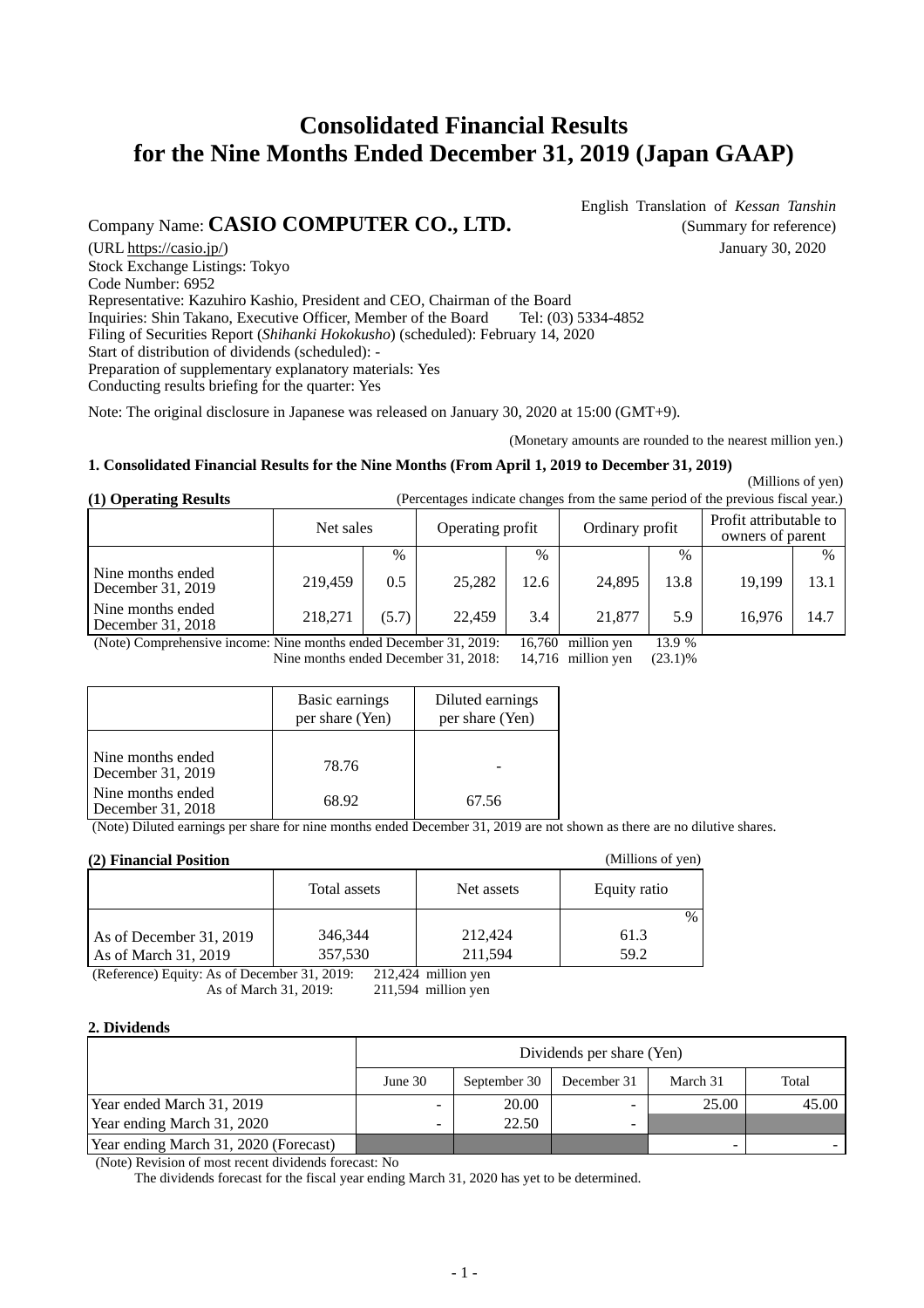### **3. Consolidated Results Forecasts for Fiscal 2020 (From April 1, 2019 to March 31, 2020)**

#### (Millions of yen)  $(Dar $)$  indicate changes from the previous fiscal year.)$

|             | relemates indicate changes from the previous fiscal year. |      |                  |      |                 |      |                                            |      |                             |  |
|-------------|-----------------------------------------------------------|------|------------------|------|-----------------|------|--------------------------------------------|------|-----------------------------|--|
|             | Net sales                                                 |      | Operating profit |      | Ordinary profit |      | Profit attributable to<br>owners of parent |      | Basic earnings<br>per share |  |
|             |                                                           | $\%$ |                  | $\%$ |                 | $\%$ |                                            | $\%$ | Yen                         |  |
| Fiscal 2020 | 310,000                                                   | 4.0  | 1,500            | 4.1  | 31,000          | 3.7  | 22,500                                     | 1.6  | 92.41                       |  |

(Note) Revision of most recent consolidated results forecasts: No

### **Notes**

(1) Changes in significant subsidiaries (Changes in scope of consolidation): No

Newly included: -

Excluded: -

(2) Application of the special accounting methods to the preparation of quarterly consolidated financial statements: No

(3) Changes in accounting policies, changes in accounting estimates and retrospective restatements

- (a) Changes in accounting policies due to revision of accounting standards: Yes
- (b) Changes in accounting policies other than (a) above: No
- (c) Changes in accounting estimates: No
- (d) Retrospective restatements: No

(Note) Please refer to Changes in Accounting Policies on page 9.

(4) Number of shares outstanding (common shares)

(a) Number of shares outstanding (including treasury shares):

| As of December $31, 2019$ : | 259,020,914 shares |
|-----------------------------|--------------------|
| As of March 31, 2019:       | 259,020,914 shares |

(b) Number of treasury shares:

| $\sim$ |                                                                         |                   |
|--------|-------------------------------------------------------------------------|-------------------|
|        | As of December 31, 2019:                                                | 16,451,891 shares |
|        | As of March 31, 2019:                                                   | 12,699,990 shares |
|        | (c) Average number of shares outstanding (cumulative for all quarters): |                   |

Nine months ended December 31, 2019: 243,766,309 shares Nine months ended December 31, 2018: 246,323,502 shares

### This report of consolidated financial results is outside the scope of quarterly review of certified public accountants and audit corporations.

Proper Use of Business Results Forecasts and Other Notes

(Caution Concerning Forward-looking Statements)

- 1. The forward-looking statements contained in these materials, including business results forecasts, are based on information currently available to the company and on certain assumptions deemed to be reasonable, and are not intended to be construed as assurance that they will be accomplished in the future. Actual business results may differ substantially due to a number of factors. Please refer to Discussion of Forward-looking Statements, including Consolidated Results Forecasts on page 4 for the conditions that form the assumptions for business results and cautions concerning the use of business results forecasts.
- 2. The supplementary explanatory materials for the financial results are published on the company's official website on January 30, 2020.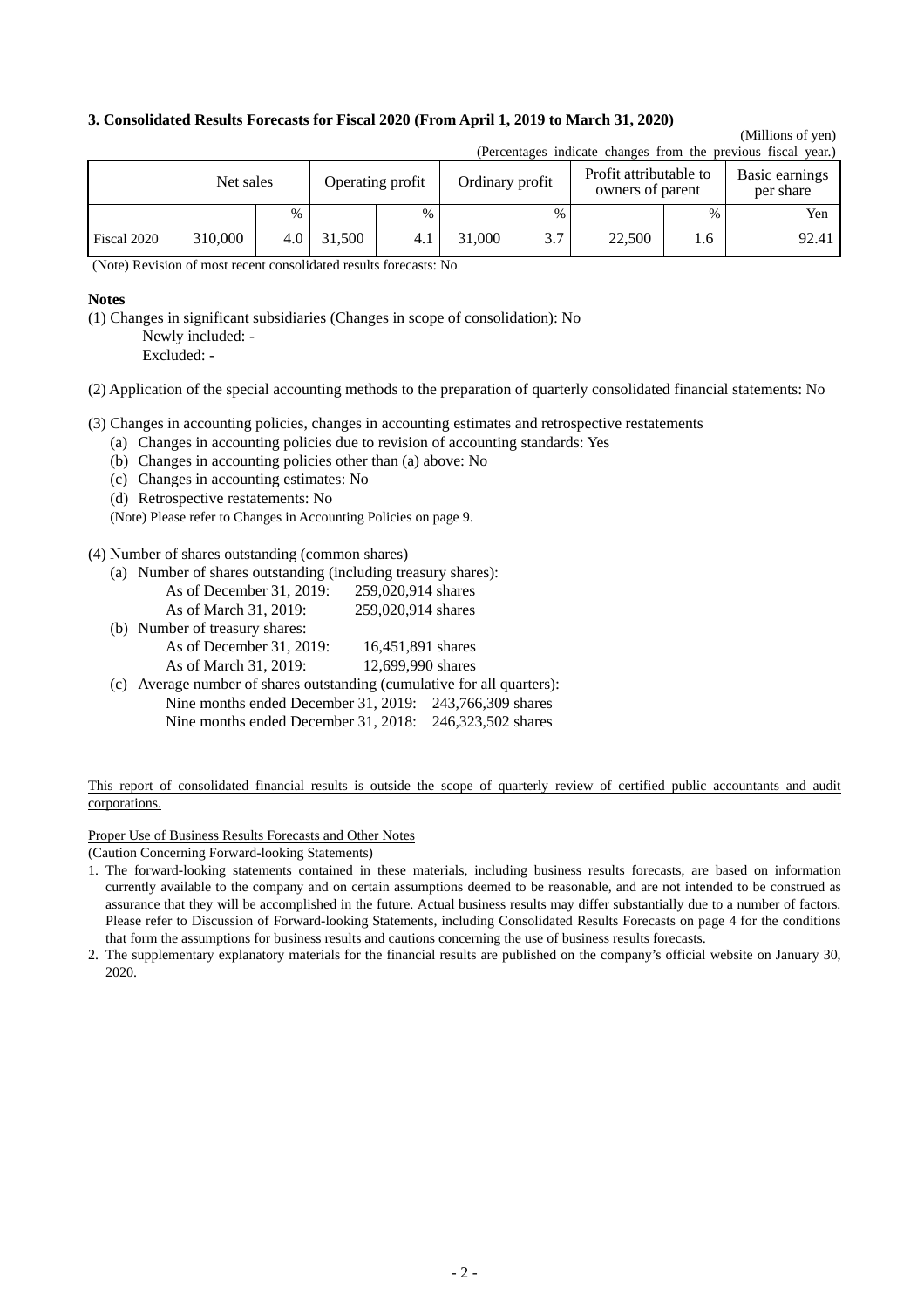# **ATTACHED MATERIALS**

|    |     | Qualitative Information for the First Three Quarters of the Current Fiscal Year                                                                                                                                                     |  |
|----|-----|-------------------------------------------------------------------------------------------------------------------------------------------------------------------------------------------------------------------------------------|--|
|    | (1) |                                                                                                                                                                                                                                     |  |
|    | (2) |                                                                                                                                                                                                                                     |  |
|    | (3) |                                                                                                                                                                                                                                     |  |
|    |     |                                                                                                                                                                                                                                     |  |
| 2. |     | <b>Consolidated Financial Statements and Notes</b>                                                                                                                                                                                  |  |
|    | (1) |                                                                                                                                                                                                                                     |  |
|    |     |                                                                                                                                                                                                                                     |  |
|    |     | Consolidated Statements of Income <b>manufactures</b> and the statements of $\overline{7}$                                                                                                                                          |  |
|    |     |                                                                                                                                                                                                                                     |  |
|    | (3) |                                                                                                                                                                                                                                     |  |
|    |     |                                                                                                                                                                                                                                     |  |
|    |     | Notes on Significant Changes in Shareholders' Equity <b>Equiliber 2</b> and 2 and 2 and 2 and 2 and 2 and 2 and 2 and 2 and 2 and 2 and 2 and 2 and 2 and 2 and 2 and 2 and 2 and 2 and 2 and 2 and 2 and 2 and 2 and 2 and 2 and 2 |  |
|    |     | Changes in Accounting Policies <b>Changes</b> in Accounting Policies <b>Changes</b> 1                                                                                                                                               |  |
|    |     |                                                                                                                                                                                                                                     |  |
|    |     |                                                                                                                                                                                                                                     |  |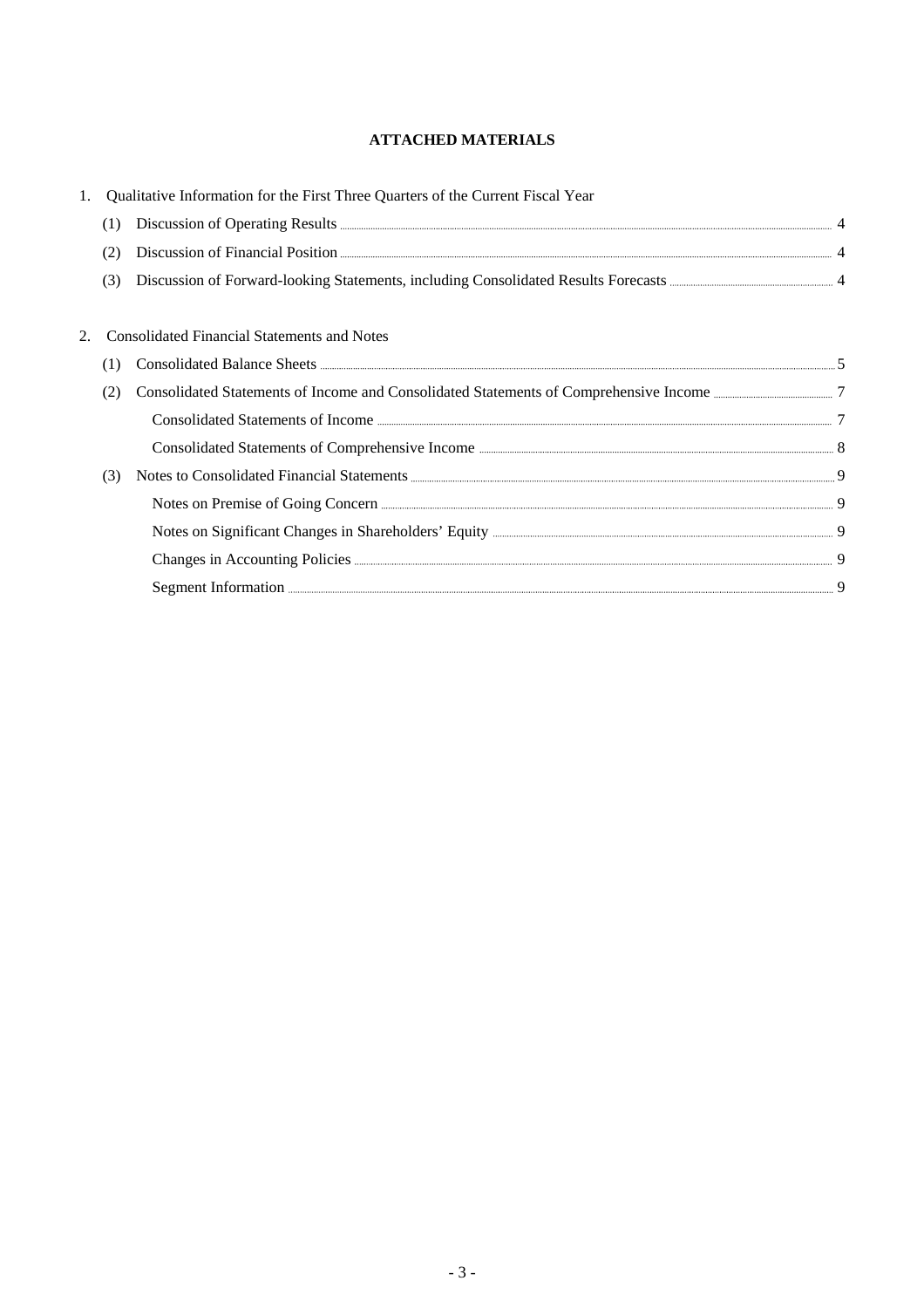# **1. Qualitative Information for the First Three Quarters of the Current Fiscal Year**

### **(1) Discussion of Operating Results**

During the third quarter of the current fiscal year, uncertainty in the economic outlook increased in Japan as a result of a downturn in personal consumption due to the increase in the consumption tax rate. Overseas, the economic outlook also remained uncertain due to the impact of trade friction between the U.S. and China and concerns about geopolitical risk related to the situation in the Middle East.

In this situation, consolidated net sales for the first three quarters of the fiscal year amounted to ¥219.4 billion, up 0.5% yearon-year. By segment, sales stood at ¥192.4 billion in the Consumer segment, ¥22.7 billion in the System Equipment segment and ¥4.1 billion in the Others segment.

In the timepiece business, G-SHOCK metal models continued to perform well globally due to expansion of the lineup, including the GM-5600, a new metal model in the US\$200 price range, in addition to the strong sales of the full-metal GMW-B5000 model. G-SHOCK sales in China also increased dramatically with robust e-commerce Singles' Day sales. In addition, sales of original, differentiated products such as the OCW-S5000D, a new super slim OCEANUS, and the EQB-1000 EDIFICE model remained strong. Sales of electronic musical instruments increased significantly due to strong sales of Slim & Smart models. Sales in the system equipment business declined due to the increasingly challenging market environment for projectors and delays in the spread of the educational solution (ES) series of projectors.

In profit for the first three quarters of the fiscal year, Casio posted ¥25.2 billion in consolidated operating profit, up 12.6% year-on-year, allowing for a ¥5.7 billion loss in adjustment. The Consumer segment posted ¥32.5 billion in operating profit, the System Equipment segment recorded a ¥1.6 billion operating loss, and the Others segment recorded ¥0.1 billion in operating profit.

In the timepiece business, Casio maintained high profitability due to strong sales of G-SHOCK. In the electronic musical instrument business, the profit structure was improved through the expansion of the Slim  $\&$  Smart models. In the system equipment segment, the projector business recorded the main loss.

Casio posted ¥24.8 billion in ordinary profit, up 13.8% year-on-year, and ¥19.1 billion in profit attributable to owners of parent, up 13.1% year-on-year. Earnings per share (EPS) improved to ¥78.76.

### **(2) Discussion of Financial Position**

Total assets on a consolidated basis at the end of the first three quarters of the current fiscal year stood at ¥346.3 billion, down ¥11.1 billion compared to the end of the previous fiscal year, mainly owing to a decrease in notes and accounts receivabletrade. Net assets increased by ¥0.8 billion to ¥212.4 billion compared to the end of the previous fiscal year. As a result, the equity ratio improved 2.1 points compared to the end of the previous fiscal year to 61.3%.

Casio will continue to pursue effective management of its business assets, aiming to build a stable and strong financial structure.

### **(3) Discussion of Forward-looking Statements, including Consolidated Results Forecasts**

There are currently no changes to the previous consolidated results forecasts for the fiscal year ending March 2020, which were published on November 7, 2019.

Casio will strive to boost its earning capacity and its management and financial structure based on a long-term perspective through a proactive global rollout of new products that draw on the company's globally unique technologies.

Notes concerning results forecasts

- 1) Exchange rates are estimated at US\$  $1 = 4108$  and Euro  $1 = 4118$
- 2) The forward-looking statements including business results forecasts are based on information currently available to the company and on certain assumptions deemed to be reasonable. Actual business results may differ substantially due to a number of factors. Key factors affecting actual business results may include, but are not limited to, the economic circumstances surrounding the company's business, fluctuations in the exchange rates of major currencies including the yen-dollar rate, and significant changes in product prices.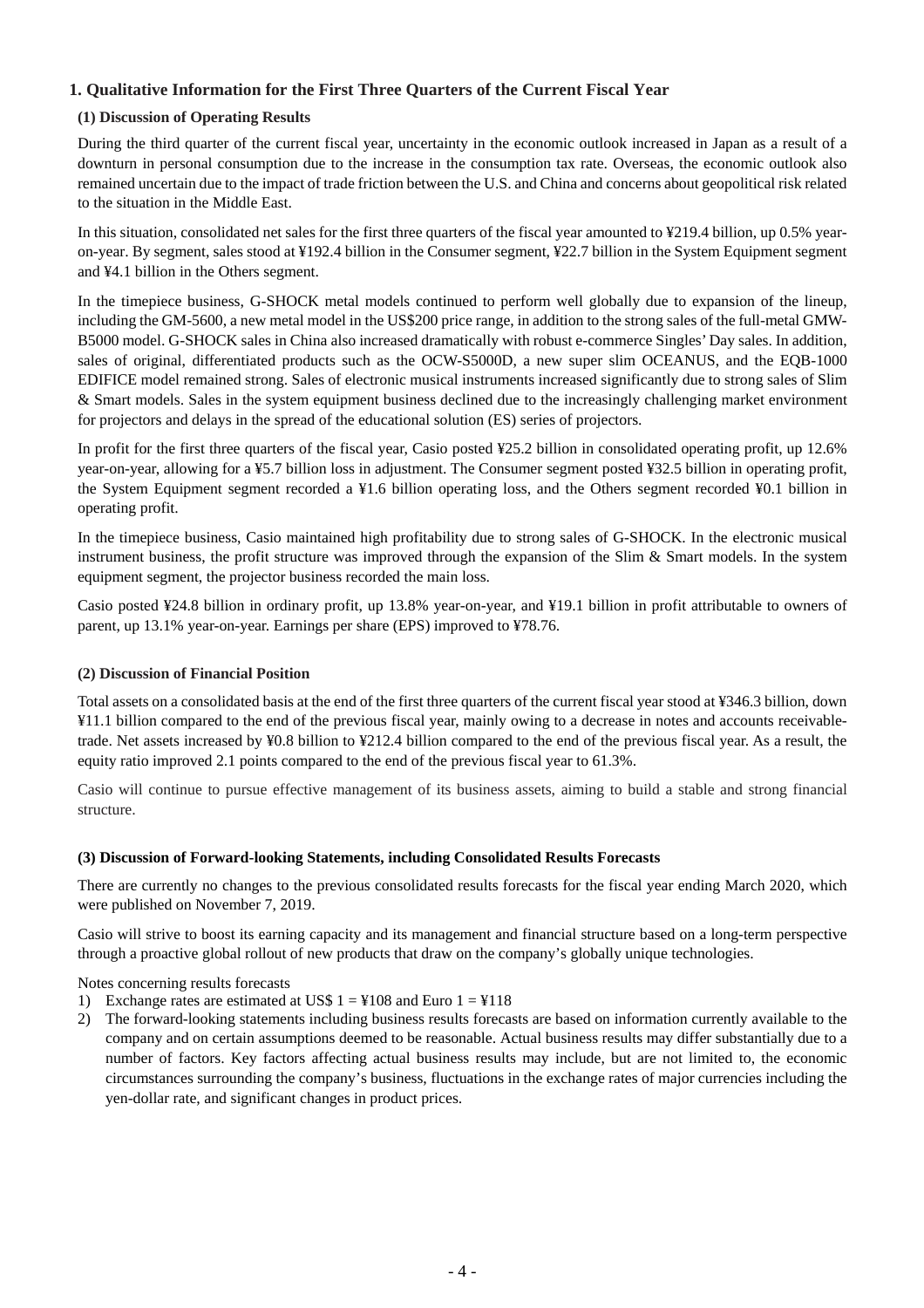# **2. Consolidated Financial Statements and Notes**

# **(1) Consolidated Balance Sheets**

|                                     |                | (Millions of yen) |
|-------------------------------------|----------------|-------------------|
|                                     | As of          | As of             |
|                                     | March 31, 2019 | December 31, 2019 |
| <b>Assets</b>                       |                |                   |
| <b>Current assets</b>               |                |                   |
| Cash and deposits                   | 73,714         | 86,630            |
| Notes and accounts receivable-trade | 44,141         | 34,632            |
| Securities                          | 50,000         | 48,000            |
| Finished goods                      | 39,061         | 36,678            |
| Work in process                     | 5,836          | 6,297             |
| Raw materials and supplies          | 9,377          | 10,529            |
| Other                               | 17,043         | 6,506             |
| Allowance for doubtful accounts     | (556)          | (534)             |
| <b>Total current assets</b>         | 238,616        | 228,738           |
| <b>Non-current assets</b>           |                |                   |
| Property, plant and equipment       |                |                   |
| Land                                | 33,564         | 33,562            |
| Other, net                          | 23,241         | 26,400            |
| Total property, plant and equipment | 56,805         | 59,962            |
| Intangible assets                   | 8,978          | 8,912             |
| Investments and other assets        |                |                   |
| Investment securities               | 30,630         | 27,292            |
| Retirement benefit asset            | 11,414         | 12,022            |
| Other                               | 11,153         | 9,483             |
| Allowance for doubtful accounts     | (66)           | (65)              |
| Total investments and other assets  | 53,131         | 48,732            |
| <b>Total non-current assets</b>     | 118,914        | 117,606           |
| <b>Total assets</b>                 | 357,530        | 346,344           |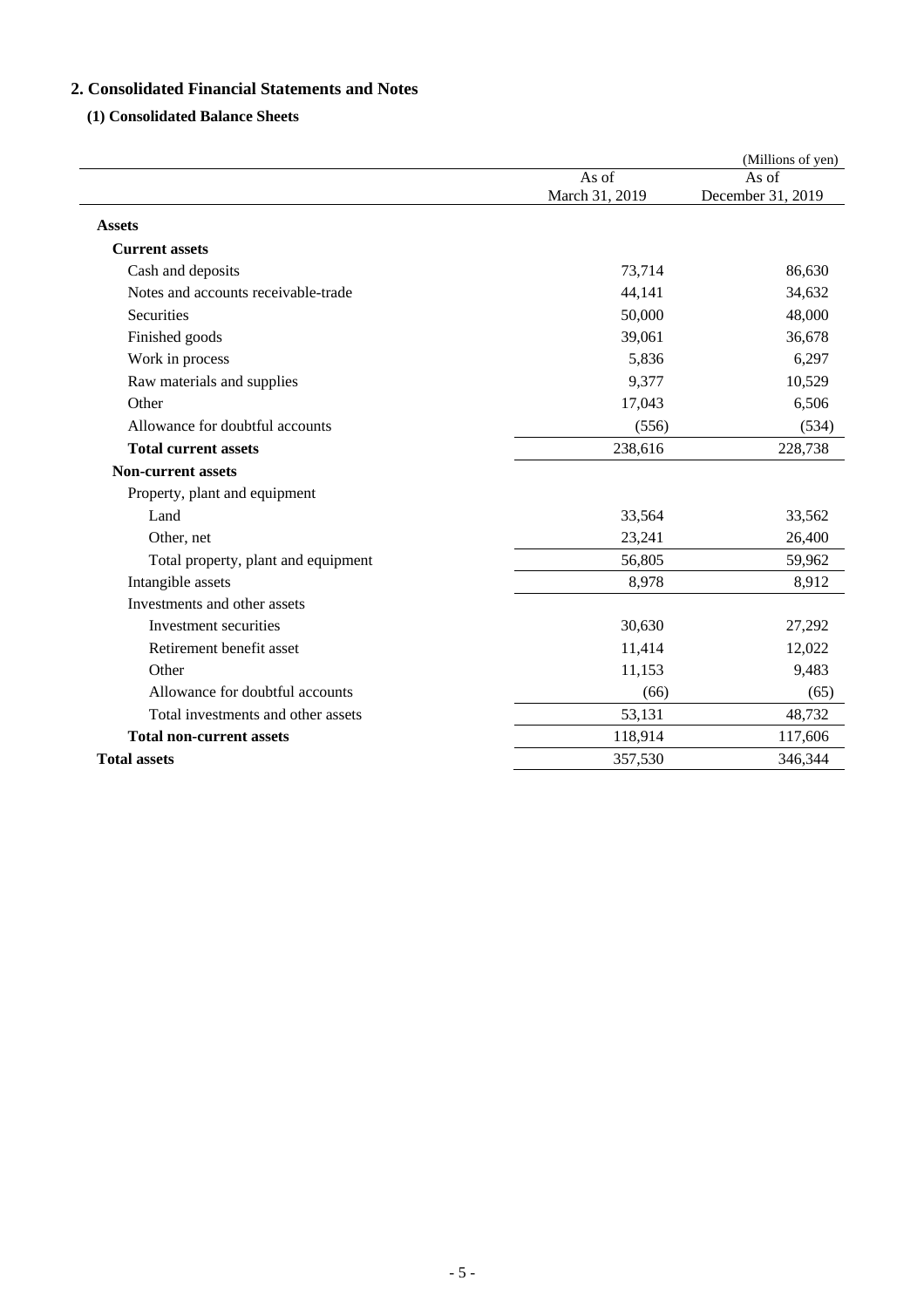|                                                        |                | (Millions of yen) |
|--------------------------------------------------------|----------------|-------------------|
|                                                        | As of          | As of             |
|                                                        | March 31, 2019 | December 31, 2019 |
| <b>Liabilities</b>                                     |                |                   |
| <b>Current liabilities</b>                             |                |                   |
| Notes and accounts payable-trade                       | 28,522         | 24,760            |
| Short-term borrowings                                  | 232            | 180               |
| Current portion of bonds with share acquisition rights | 10,003         |                   |
| Income taxes payable                                   | 3,584          | 3,376             |
| Provision for product warranties                       | 781            | 774               |
| Provision for business restructuring                   | 212            | 208               |
| Other                                                  | 39,429         | 35,200            |
| <b>Total current liabilities</b>                       | 82,763         | 64,498            |
| <b>Non-current liabilities</b>                         |                |                   |
| Long-term borrowings                                   | 58,988         | 62,931            |
| Provision for business restructuring                   | 1,020          | 1,020             |
| Retirement benefit liability                           | 578            | 569               |
| Other                                                  | 2,587          | 4,902             |
| <b>Total non-current liabilities</b>                   | 63,173         | 69,422            |
| <b>Total liabilities</b>                               | 145,936        | 133,920           |
| <b>Net assets</b>                                      |                |                   |
| <b>Shareholders' equity</b>                            |                |                   |
| Share capital                                          | 48,592         | 48,592            |
| Capital surplus                                        | 65,058         | 65,042            |
| Retained earnings                                      | 111,757        | 119,958           |
| Treasury shares                                        | (19,956)       | (24, 872)         |
| Total shareholders' equity                             | 205,451        | 208,720           |
| Accumulated other comprehensive income                 |                |                   |
| Valuation difference on available-for-sale securities  | 8,246          | 7,140             |
| Foreign currency translation adjustment                | (4,178)        | (5,242)           |
| Remeasurements of defined benefit plans                | 2,075          | 1,806             |
| Total accumulated other comprehensive income           | 6,143          | 3,704             |
| <b>Total net assets</b>                                | 211,594        | 212,424           |
| <b>Total liabilities and net assets</b>                | 357,530        | 346,344           |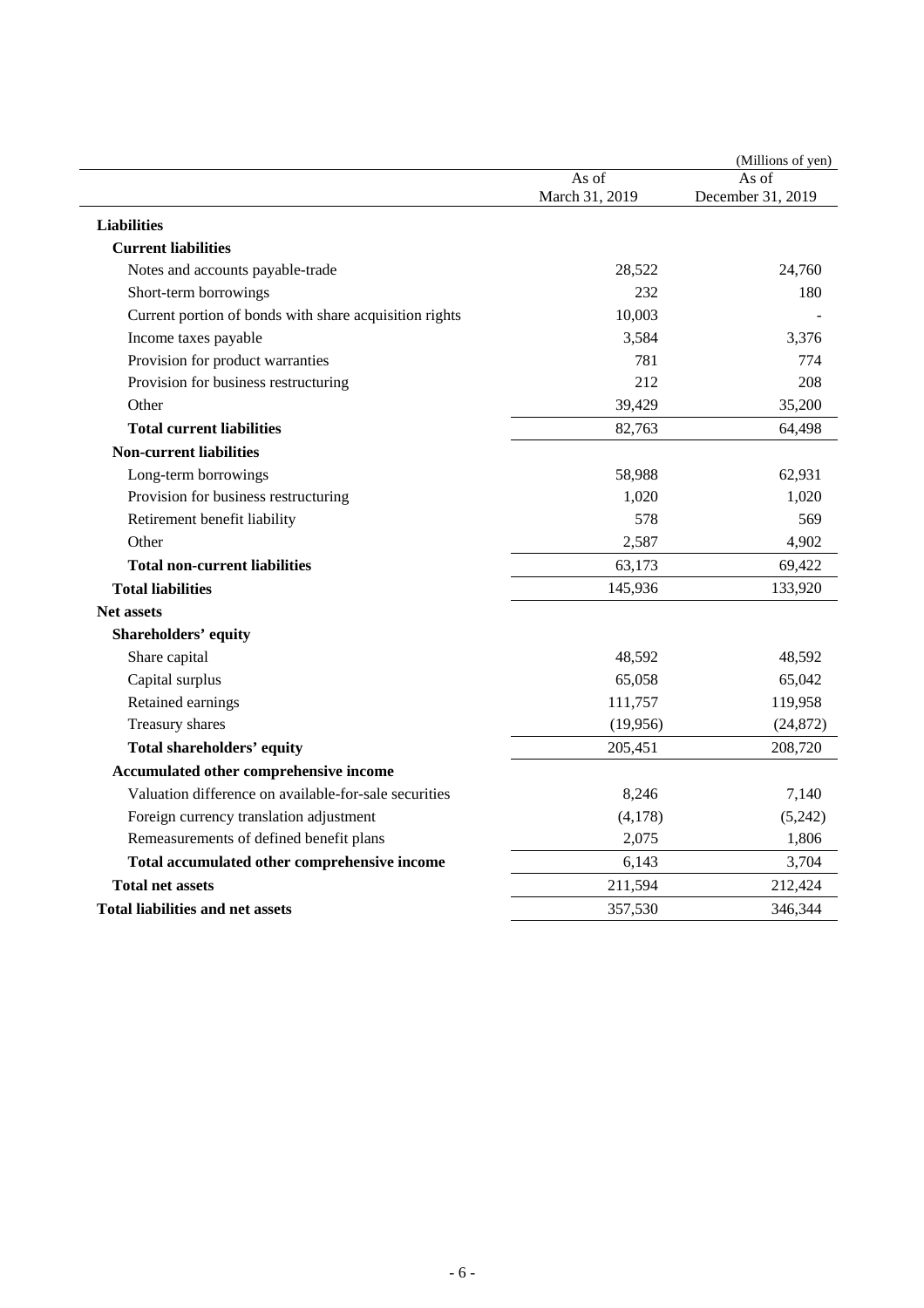# **(2) Consolidated Statements of Income and Consolidated Statements of Comprehensive Income**

**Consolidated Statements of Income** 

|                                                    |                                        | (Millions of yen)                      |
|----------------------------------------------------|----------------------------------------|----------------------------------------|
|                                                    | Nine months ended<br>December 31, 2018 | Nine months ended<br>December 31, 2019 |
| <b>Net sales</b>                                   | 218,271                                | 219,459                                |
| Cost of sales                                      | 121,587                                | 123,375                                |
| <b>Gross profit</b>                                | 96,684                                 | 96,084                                 |
| Selling, general and administrative expenses       |                                        |                                        |
| Salaries, allowances and bonuses                   | 25,344                                 | 24,292                                 |
| Other                                              | 48,881                                 | 46,510                                 |
| Total selling, general and administrative expenses | 74,225                                 | 70,802                                 |
| <b>Operating profit</b>                            | 22,459                                 | 25,282                                 |
| Non-operating income                               |                                        |                                        |
| Interest income                                    | 454                                    | 564                                    |
| Other                                              | 515                                    | 363                                    |
| Total non-operating income                         | 969                                    | 927                                    |
| Non-operating expenses                             |                                        |                                        |
| Foreign exchange losses                            | 1,036                                  | 763                                    |
| Other                                              | 515                                    | 551                                    |
| Total non-operating expenses                       | 1,551                                  | 1,314                                  |
| <b>Ordinary profit</b>                             | 21,877                                 | 24,895                                 |
| Extraordinary income                               |                                        |                                        |
| Gain on sales of non-current assets                | 5                                      | 12                                     |
| Gain on sales of investment securities             | 289                                    | 2,993                                  |
| Subsidy income                                     | 50                                     |                                        |
| Total extraordinary income                         | 344                                    | 3,005                                  |
| <b>Extraordinary losses</b>                        |                                        |                                        |
| Loss on retirement of non-current assets           | 60                                     | 70                                     |
| Loss on competition law                            |                                        | 505                                    |
| Special executive bonuses                          |                                        | 200                                    |
| Total extraordinary losses                         | 60                                     | 775                                    |
| Profit before income taxes                         | 22,161                                 | 27,125                                 |
| Income taxes                                       | 5,185                                  | 7,926                                  |
| <b>Profit</b>                                      | 16,976                                 | 19,199                                 |
| Profit attributable to owners of parent            | 16,976                                 | 19,199                                 |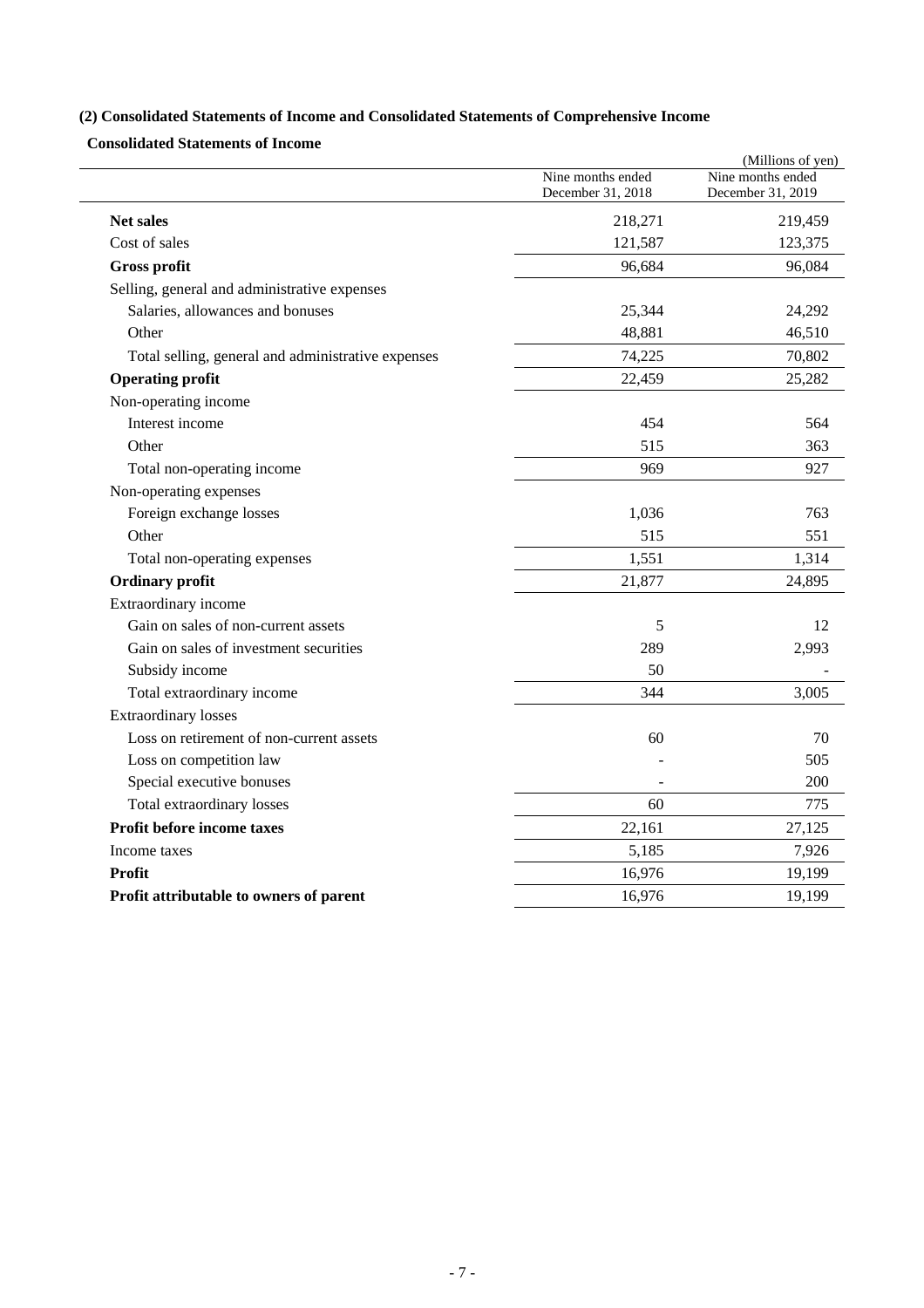# **Consolidated Statements of Comprehensive Income**

| Consolidated Statements of Complements of Income                                     |                   |                   |
|--------------------------------------------------------------------------------------|-------------------|-------------------|
|                                                                                      |                   | (Millions of yen) |
|                                                                                      | Nine months ended | Nine months ended |
|                                                                                      | December 31, 2018 | December 31, 2019 |
| Profit                                                                               | 16,976            | 19,199            |
| Other comprehensive income                                                           |                   |                   |
| Valuation difference on available-for-sale securities                                | (1,943)           | (1,106)           |
| Foreign currency translation adjustment                                              | (522)             | (1,064)           |
| Remeasurements of defined benefit plans, net of tax                                  | 205               | (269)             |
| Share of other comprehensive income of entities<br>accounted for using equity method | $\Omega$          | (0)               |
| Total other comprehensive income                                                     | (2,260)           | (2,439)           |
| <b>Comprehensive income</b>                                                          | 14,716            | 16,760            |
| Comprehensive income attributable to                                                 |                   |                   |
| Comprehensive income attributable to owners of parent                                | 14,716            | 16,760            |
| Comprehensive income attributable to non-controlling<br>interests                    |                   |                   |